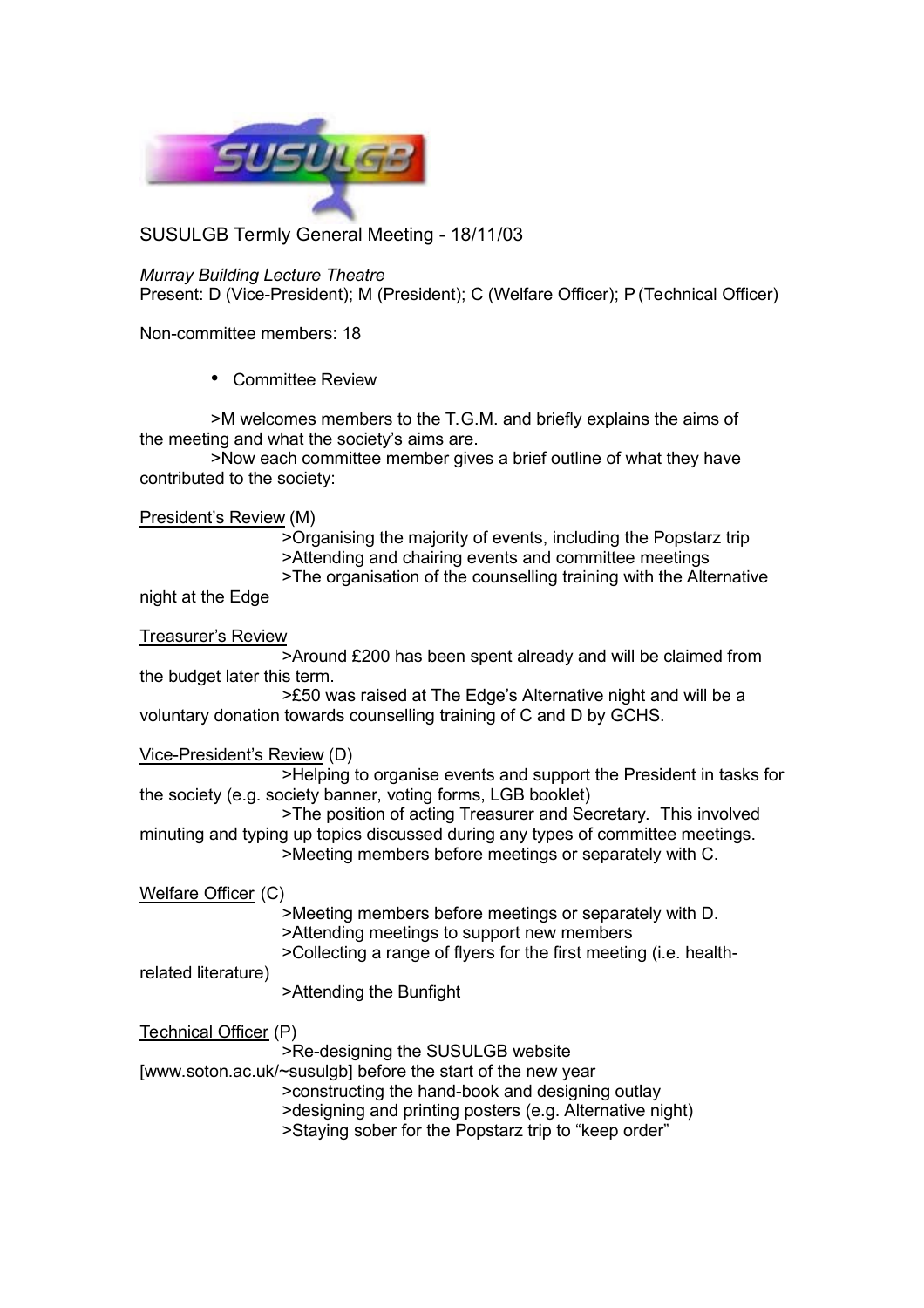• Elections

No persons emailed the committee to stand for any positions. Therefore, any persons wishing to stand were told to see the acting Secretary during the meeting.

## Voting for candidates standing for the positions of:

## >Treasurer

>No candidates stood for this position. >This position was not filled.

>Secretary

>S was the only candidate.

>No objections. Therefore no vote required.

. >S was elected for this position.

>Women's Activities Officer

>J was the only candidate.

>No objections. Therefore no vote required.

. >J was elected for this position.

>Men's Activities Officer

>J was the only candidate.

>No objections. Therefore no vote required.

. >J was elected for this position.

>Diversity Officer

> No candidates stood for this position.

>This position was not filled.

>Publicity Officer

>E was the only candidate.

>No objections. Therefore no vote required.

. >E was elected for this position.

>Campaigns Officer >J was the only candidate. >No objections. Therefore no vote required. . >J was elected for this position.

Therefore the committee now stands as:

Officers of the Committee:

President: MG Secretary: SG Treasurer: *Unfilled*

Committee Members:

Vice-President: DT Technical Officer: PdH

Welfare Officer: **CE** Women's Activities Officer: **JC** Publicity Officer: **EW** Men's Activities Officer: **JB** Campaigns Officer: **JW** Diversity Officer: *Unfilled*